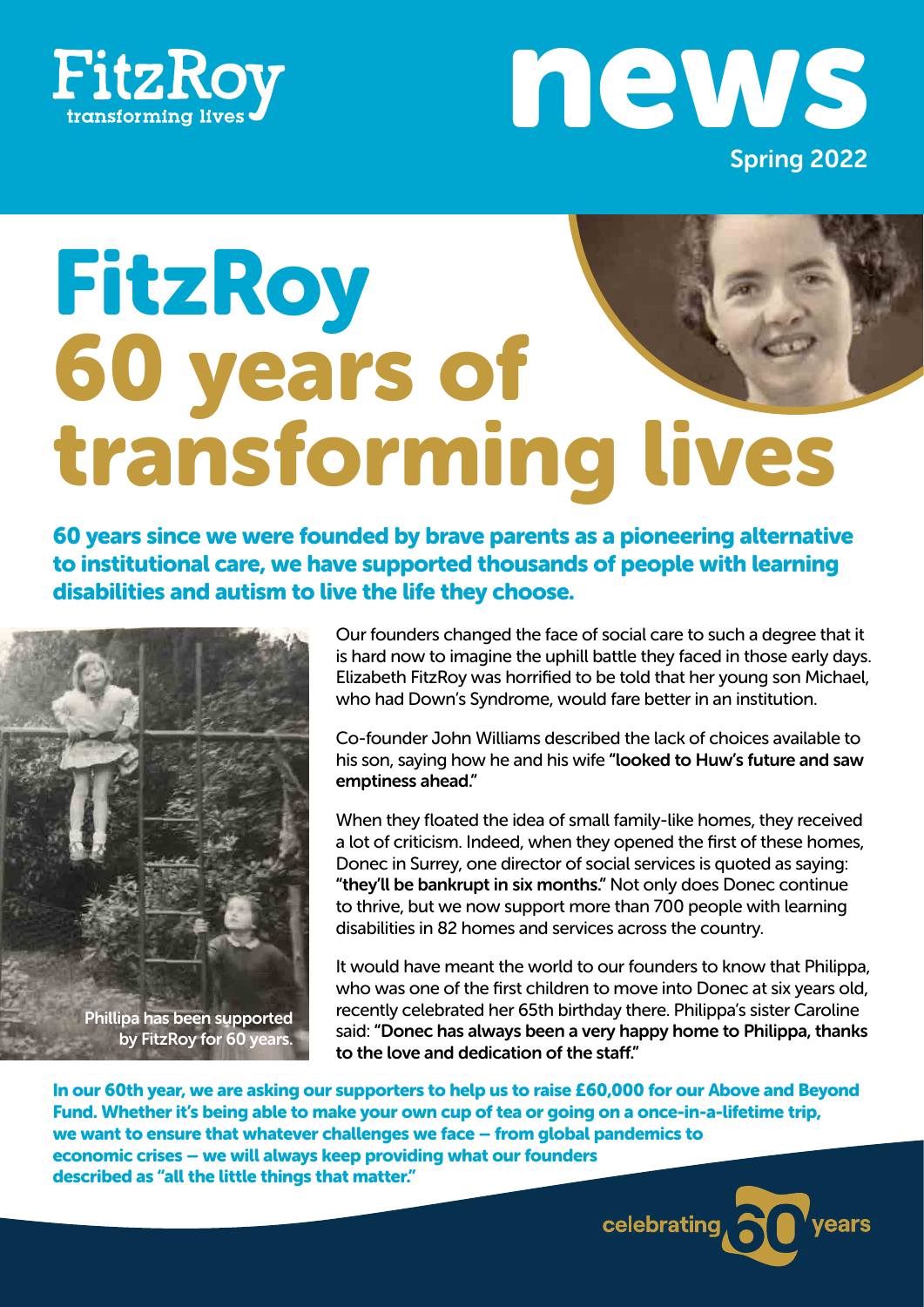# How you made a difference in 2021

The chart below shows how we spent your donations last year. Whether it's making home improvements, technology that enables someone to be more independent, or being supported on that all-important first date, it's your support that enables people to live the life they choose on their own terms. Thank you.





Your support means we're able to invest in technology, which makes a huge difference to the people we support.

Seeing the joy the Magic Table interactive projector has brought to Annie-Lou shows they are worth every penny.

# The dreams you dare to dream really do come true

#### Last December our Love4Life members put on a spectacular rendition of The Wizard of Oz.

Love4Life manager Hayley said "A production like this allows Love4Life members to discover new skills, interact with each other in new ways and to bond and create new relationships, which is what Love4Life is all about!"

Some of the cast had performed in our previous productions, but most were completely new to performing, so it was incredible to watch as week by week they grew in confidence.

Grace, who played Dorothy, said: "I would be bored and lonely without Love4Life. I have made lots of friends and it builds up my confidence. I have always wanted to play Dorothy."



You can watch interviews with the cast, behind-thescenes footage and highlights from rehearsals and the performance on our YouTube channel, visit www.youtube. com/c/FitzRoyUK

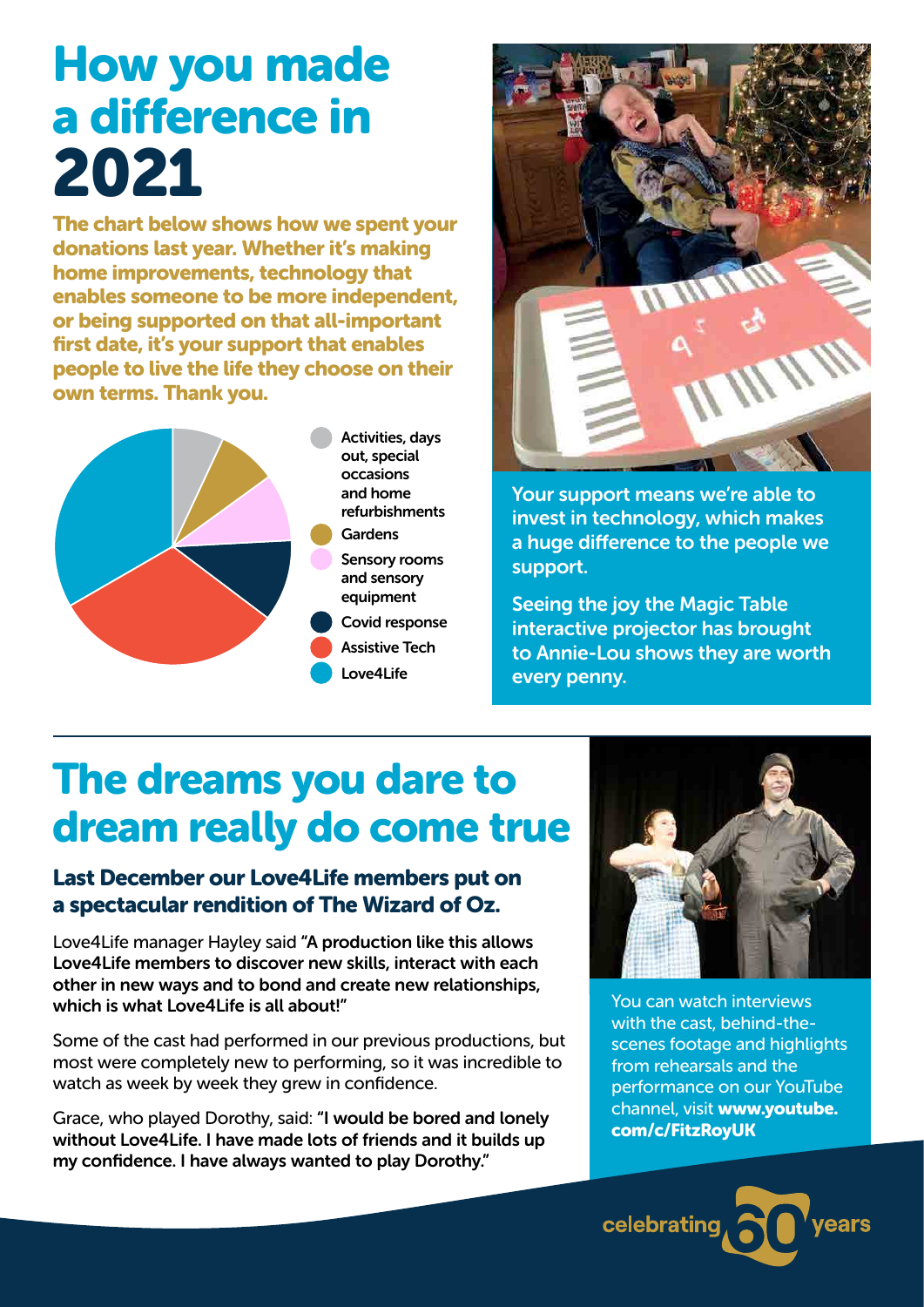

Sign up for our Around FitzRoy in 80 days challenge. In 2020 we went around the world. This year, to celebrate our 60th year, we are going around FitzRoy!



Everyone can get involved – supporters, staff, friends, family and of course the people we support.

You can do the miles your way – from dog walking to kayaking and everything in between.

The 80-day challenge kicks off on 27 April, and you can join at any time and do as much or as little as you choose, whatever suits your abilities or fitness levels.

As we virtually travel the country from our first service Donec Mews, to Manchester to Norfolk and back, we'll be sharing some of their inspirational stories all while raising much-needed funds to keep our vital work going long into the future.

Find out more and sign up – go to www.fitzroy.org/aroundFitzRoy

# The impact of coronavirus

We are still getting covid outbreaks across FitzRoy, and with numbers rising in the community, we expect to see more of that. More than **95%** of the people we support and our staff are vaccinated and thankfully, we aren't seeing many people getting very ill, but we remain on high alert. Our staff are still wearing PPE and testing every day and isolating when required to make sure we are doing everything we can do keep covid out of our services.

Our staff have been incredible, but your support and goodwill throughout this whole challenging time mean everything to us. Thank you. It is absolutely wonderful to be able to get out and about with the people we support, supporting them to do the things they love again.